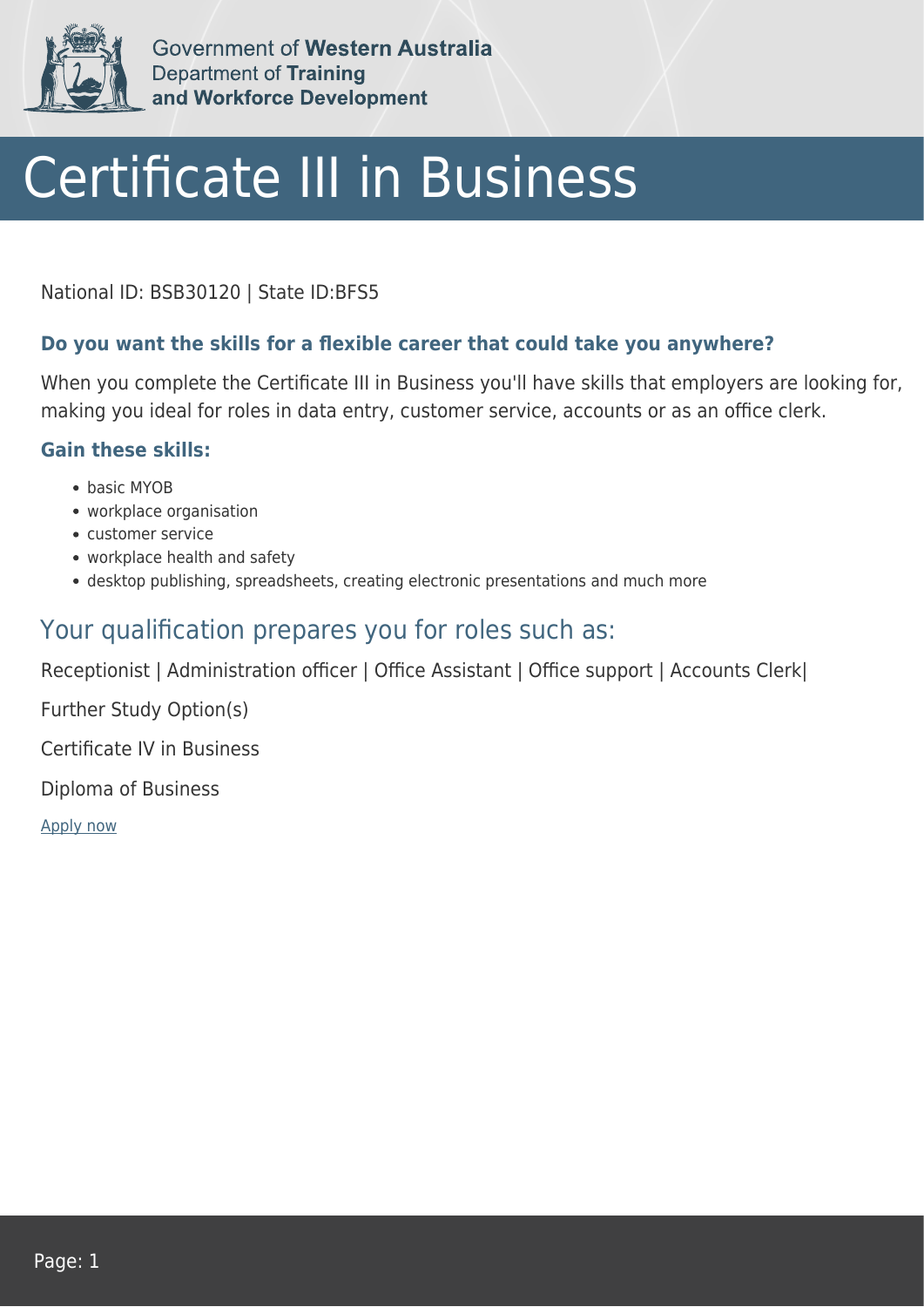

# Course Overview

North<br>Metropolitan

| Location                                     | Duration        | Competitive | Selection criteria    |
|----------------------------------------------|-----------------|-------------|-----------------------|
| Joondalup (Kendrew Crescent) One semester No |                 |             | No selection criteria |
| Midland                                      | One semester No |             | No selection criteria |
| Perth                                        | One semester    | No.         | No selection criteria |

#### South Metropolitan

| Location   | <b>Duration</b> | Competitive    | Selection criteria    |
|------------|-----------------|----------------|-----------------------|
| Armadale   | One semester    | No.            | No selection criteria |
| Bentley    | One semester    | No.            | No selection criteria |
| Mandurah   | One semester    | N <sub>o</sub> | No selection criteria |
| Murdoch    | One semester    | No.            | No selection criteria |
| Rockingham | One semester    | <b>No</b>      | No selection criteria |
| Thornlie   | One semester    | N <sub>o</sub> | No selection criteria |



| Location       | <b>Duration</b> | Competitive | Selection criteria    |
|----------------|-----------------|-------------|-----------------------|
| <b>Bunbury</b> | One semester    | No.         | No selection criteria |
| Collie         | One semester    | No.         | No selection criteria |
| Esperance      | One semester    | No.         | No selection criteria |
| Harvey         | One semester    | No.         | No selection criteria |